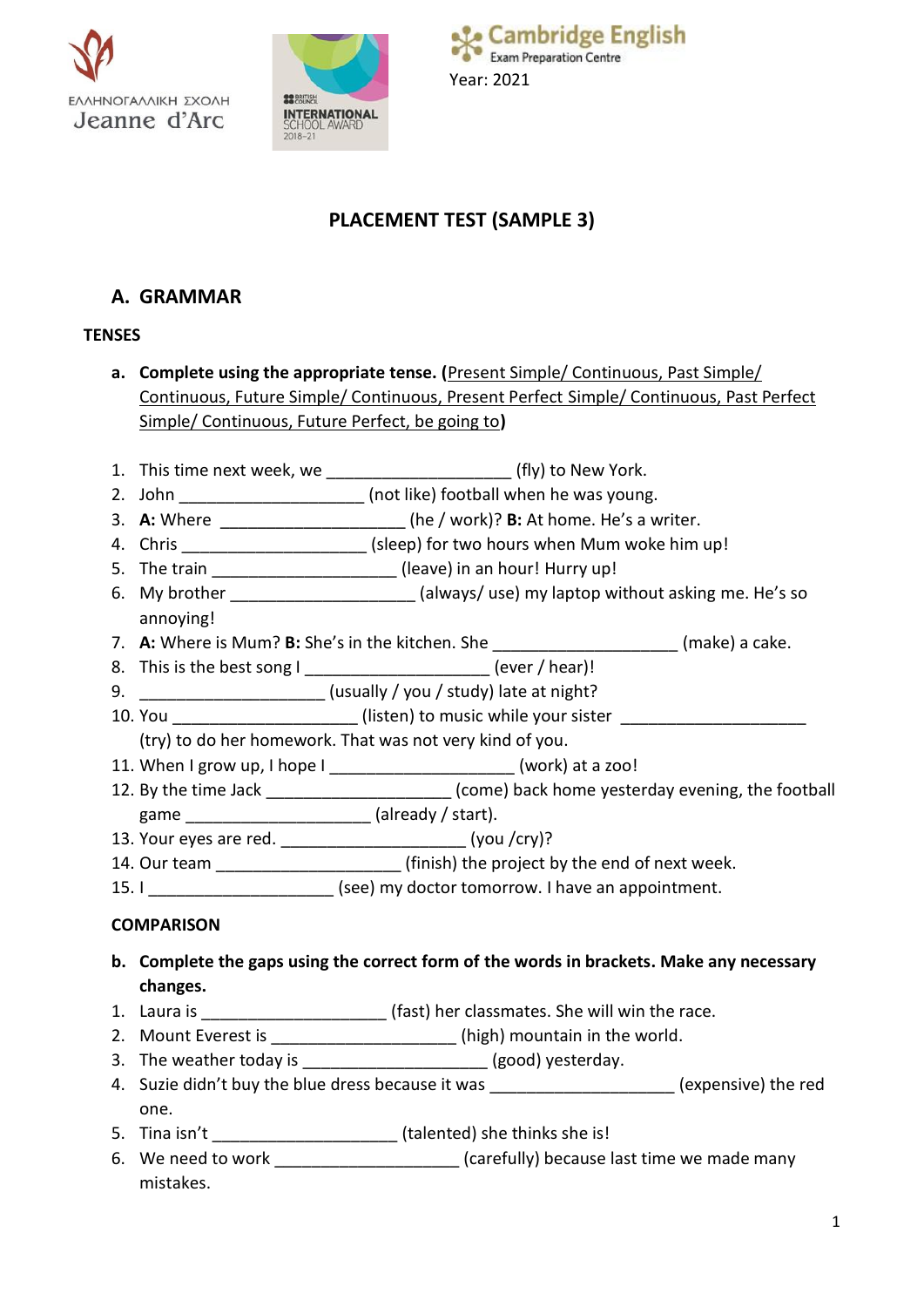### **CONDITIONALS**

- **c. Complete the sentences using the verb in brackets in the correct form.**
- 1. If you mix red and white, you \_\_\_\_\_\_\_\_\_\_\_\_\_\_\_\_\_\_\_\_ (get) pink.
- 2. If I were you,  $I_{\_$
- 3. Sue won't go to work if she \_\_\_\_\_\_\_\_\_\_\_\_\_\_\_\_\_\_\_\_\_\_(be) sick tomorrow.
- 4. If you **the act of the strange noise coming out of the attic, would you go** and check if everything is OK?
- 5. Peter would have forgotten Mina's birthday if I can be more more mind) him what day was yesterday.
- 6. You won't go to the concert unless you \_\_\_\_\_\_\_\_\_\_\_\_\_\_\_\_\_\_\_\_\_(do) your homework first.
- 7. If Becky had known the truth, she \_\_\_\_\_\_\_\_\_\_\_\_\_\_\_\_\_\_\_\_\_(not punish) you.
- 8. I would live on a desert island if I \_\_\_\_\_\_\_\_\_\_\_\_\_\_\_\_\_\_\_\_(have) the chance.

### **WISHES**

- **d. Read the following situations. For each one complete the sentence in an appropriate way.**
- 1. Amy forgot her wallet at home yesterday. Amy wishes \_\_\_\_\_\_\_\_\_\_\_\_\_\_\_\_\_\_\_\_\_\_\_\_\_ her wallet at home yesterday.
- 2. I want to go on vacation. Too bad I can't. I wish  $\qquad \qquad \qquad$  on vacation.
- 3. Bob's brother is biting his nails all the time. Bob thinks that this is annoying. Bob wishes **EXECUTE:**  $\frac{1}{2}$  biting his nails.

\_\_\_\_\_\_\_\_\_\_\_\_\_\_\_\_\_\_\_\_\_\_\_\_\_\_\_\_\_\_\_\_\_\_\_\_\_\_\_\_\_\_\_\_\_\_\_\_\_\_\_\_\_\_\_\_\_\_\_\_

\_\_\_\_\_\_\_\_\_\_\_\_\_\_\_\_\_\_\_\_\_\_\_\_\_\_\_\_\_\_\_\_\_\_\_\_\_\_\_\_\_\_\_\_\_\_\_\_\_\_\_\_\_\_\_\_\_\_\_\_

\_\_\_\_\_\_\_\_\_\_\_\_\_\_\_\_\_\_\_\_\_\_\_\_\_\_\_\_\_\_\_\_\_\_\_\_\_\_\_\_\_\_\_\_\_\_\_\_\_\_\_\_\_\_\_\_\_\_\_\_

\_\_\_\_\_\_\_\_\_\_\_\_\_\_\_\_\_\_\_\_\_\_\_\_\_\_\_\_\_\_\_\_\_\_\_\_\_\_\_\_\_\_\_\_\_\_\_\_\_\_\_\_\_\_\_\_\_\_\_\_

\_\_\_\_\_\_\_\_\_\_\_\_\_\_\_\_\_\_\_\_\_\_\_\_\_\_\_\_\_\_\_\_\_\_\_\_\_\_\_\_\_\_\_\_\_\_\_\_\_\_\_\_\_\_\_\_\_\_\_\_

- 4. Tom doesn't know how to ride a bike. Tom wishes \_\_\_\_\_\_\_\_\_\_\_\_\_\_\_\_\_\_\_\_\_\_\_\_ how to ride a bike.
- 5. You are not here and I'm so sad. I wish \_\_\_\_\_\_\_\_\_\_\_\_\_\_\_\_\_\_\_\_\_\_\_\_\_\_\_\_ here now.

## **PASSIVE**

- **e. Rewrite the sentences. Use Passive Voice.**
- 1. They make these computers in the USA.
- 2. Picasso painted Guernica.
- 3. The judges are announcing the results of the competition.
- 4. She has asked me to help her.
- 5. Will they sing a song at the contest?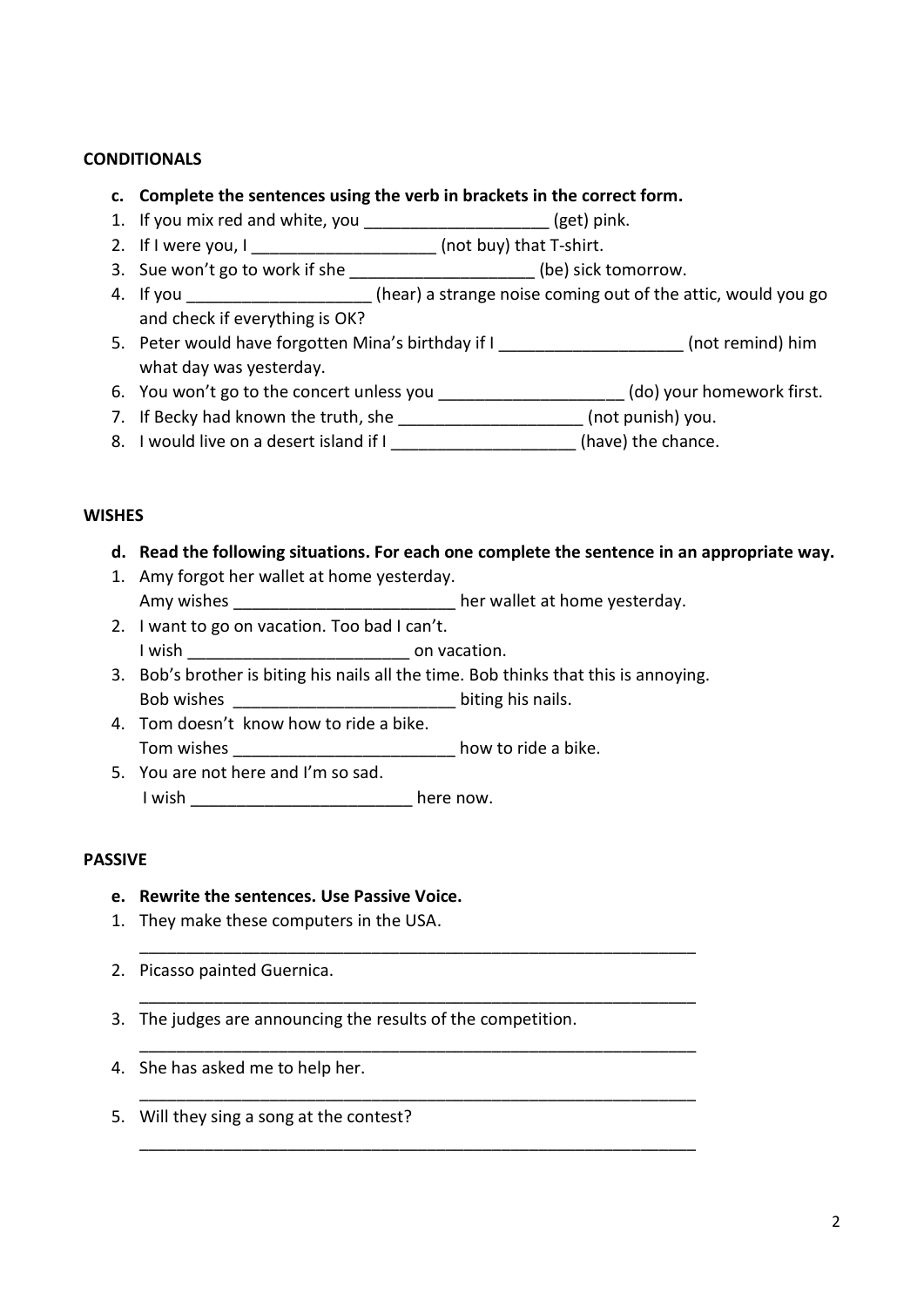### **REPORTED SPEECH**

- **f. Rewrite what they said. Use the reported speech. Make any necessary changes.**
- 1. "Get out of my room!" Stella said to her brother. Stella \_\_\_\_\_\_\_\_\_\_\_\_\_\_\_\_\_\_\_\_\_\_\_\_\_\_\_\_\_\_\_\_\_\_\_\_\_\_\_\_\_\_\_\_\_\_\_\_\_\_\_\_\_\_\_\_\_
- 2. "We finished the project yesterday", they said to their teacher. They \_\_\_\_\_\_\_\_\_\_\_\_\_\_\_\_\_\_\_\_\_\_\_\_\_\_\_\_\_\_\_\_\_\_\_\_\_\_\_\_\_\_\_\_\_\_\_\_\_\_\_\_\_\_\_\_\_\_
- 3. "Where is the Post Office?" the tourist asked the old lady. The tourist
- 4. "Do you know any good restaurants in town?" Josh asked Phil. Josh \_\_\_\_\_\_\_\_\_\_\_\_\_\_\_\_\_\_\_\_\_\_\_\_\_\_\_\_\_\_\_\_\_\_\_\_\_\_\_\_\_\_\_\_\_\_\_\_\_\_\_\_\_\_\_\_\_\_
- 5. "I'll fix the problem tomorrow", Dad said. Dad\_\_\_\_\_\_\_\_\_\_\_\_\_\_\_\_\_\_\_\_\_\_\_\_\_\_\_\_\_\_\_\_\_\_\_\_\_\_\_\_\_\_\_\_\_\_\_\_\_\_\_\_\_\_\_\_\_\_\_

#### **RELATIVE PRONOUNS**

- **g. Join the sentences. Use a relative pronoun. Make any necessary changes. Put commas if needed. Put the relative pronoun in a parenthesis if it can be omitted.**
- 1. That is the man. He was at your party.
- 2. Shakira is a world-famous singer. Her songs are really popular.

\_\_\_\_\_\_\_\_\_\_\_\_\_\_\_\_\_\_\_\_\_\_\_\_\_\_\_\_\_\_\_\_\_\_\_\_\_\_\_\_\_\_\_\_\_\_\_\_\_\_\_\_\_\_\_\_\_\_\_\_

\_\_\_\_\_\_\_\_\_\_\_\_\_\_\_\_\_\_\_\_\_\_\_\_\_\_\_\_\_\_\_\_\_\_\_\_\_\_\_\_\_\_\_\_\_\_\_\_\_\_\_\_\_\_\_\_\_\_\_\_

\_\_\_\_\_\_\_\_\_\_\_\_\_\_\_\_\_\_\_\_\_\_\_\_\_\_\_\_\_\_\_\_\_\_\_\_\_\_\_\_\_\_\_\_\_\_\_\_\_\_\_\_\_\_\_\_\_\_\_\_

- 3. You were born on April  $2<sup>nd</sup>$ . It was raining then.
- **h. Complete the sentences with who, which, that, what, where. Use all words at least once.**
- 1. My brother, ….............. works in a library, has read many books.
- 2. I don't like films ….............. last too long.
- 3. Sue has many hats, all of ................. are very strange.
- 4. Is this the desk….............. you left your ID?
- 5. I really don't know ….............. you mean. Can you explain?
- 6. This is the computer ….............. I think is the best.

#### **MODAL VERBS**

- **i. Choose the correct answer.**
- 1. I *couldn't / wouldn't / shouldn't* sleep last night. My neighbours had a party.
- 2. What do you think I *can / should / have to* do? Buy a new phone or save my money?
- 3. Shop assistant: Good morning madam! How *may / should / must* I help you?
- 4. When I was younger I *can / could / would* sing very well.
- 5. A: Are you going to France this summer? B: We *could / might / will*. We haven't decided yet.
- **j. Complete the sentences with a suitable modal or semi modal and the verb in brackets.**
- 1. You ….............................. (go) to school tomorrow. It's a holiday.
- 2. The kitten was trapped under the lorry but my brother ….............................. to rescue it.
- 3. You …............................... (speak) during the test.
- 4. …............................... we (go) for a walk or do you have a better suggestion?
- 5. You …............................... (shout) at him in front of all those people. It was very rude of you.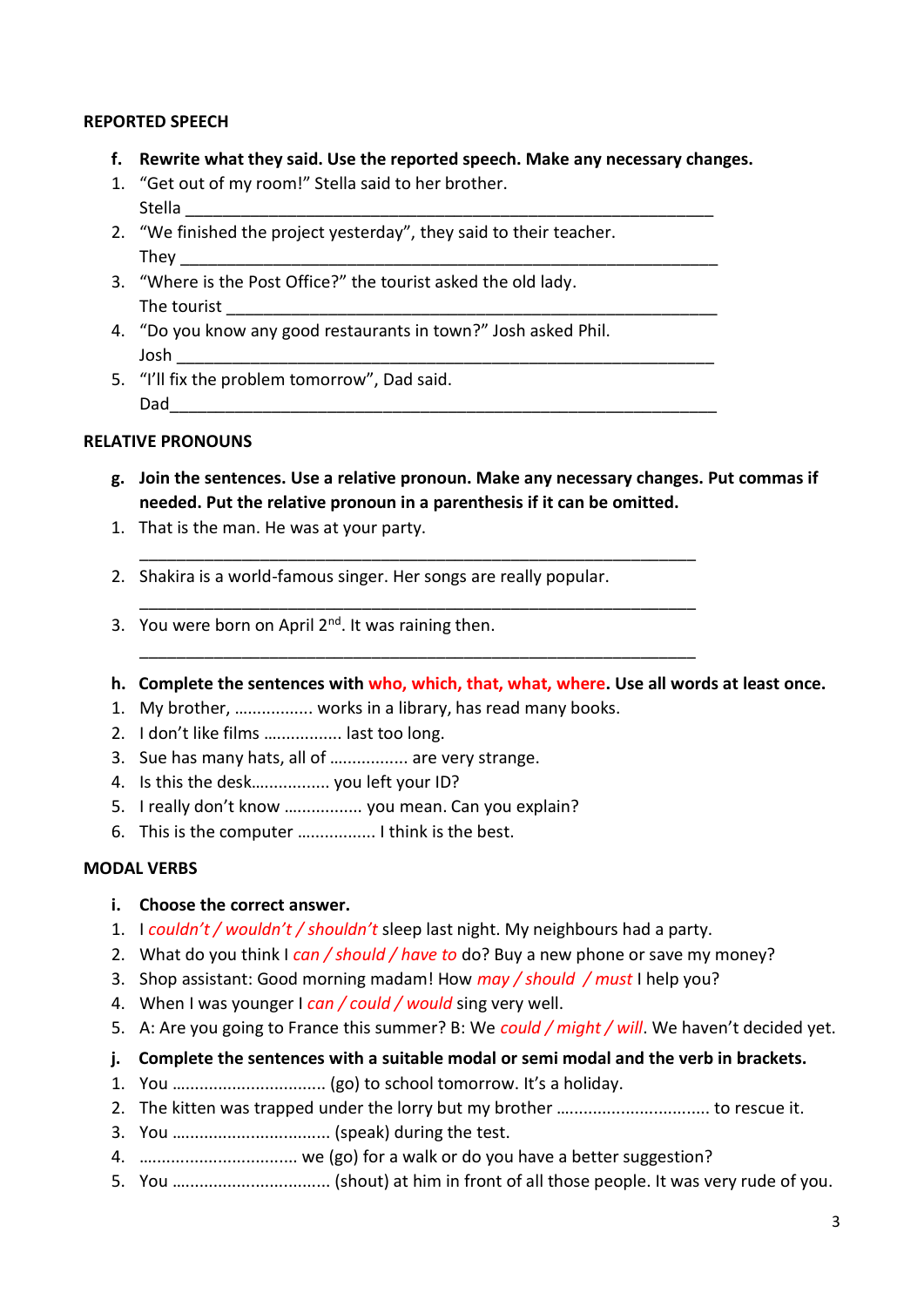## **k. Circle the right answer.**

|                                                                           |                                                               | 1. I'll meet you  Monday then. Don't be late. |       |                           |        |                          |
|---------------------------------------------------------------------------|---------------------------------------------------------------|-----------------------------------------------|-------|---------------------------|--------|--------------------------|
|                                                                           | а. –                                                          | on                                            | b. in |                           | c. at  |                          |
|                                                                           | 2. He asked me  questions and then he left.                   |                                               |       |                           |        |                          |
|                                                                           | а.                                                            | a little                                      |       | b. a few                  |        | c. much                  |
|                                                                           | 3. The film started  so you've missed quite a lot.            |                                               |       |                           |        |                          |
|                                                                           | а.                                                            | since half an hour                            |       | b. half an hour ago       |        | c. for half an hour      |
|                                                                           | 4. Most but not all boys like  football.                      |                                               |       |                           |        |                          |
|                                                                           | a. a                                                          |                                               |       | b. the                    | $c. -$ |                          |
|                                                                           | 5. My friend bought a  car.                                   |                                               |       |                           |        |                          |
|                                                                           |                                                               | a. red, fast, sports                          |       | b. sports, red, fast      |        | c. fast, red, sports     |
|                                                                           | 6. I don't remember  the back door. I'm going back to check.  |                                               |       |                           |        |                          |
|                                                                           |                                                               | a. locking                                    |       | b. to lock                |        | c. lock                  |
|                                                                           | 7. I'd rather  out tonight. I'm too tired.                    |                                               |       |                           |        |                          |
|                                                                           | а.                                                            | not going                                     |       | b. not go                 |        | c. don't go              |
|                                                                           | 8. Cathy  her hair cut really short. I think she looks great! |                                               |       |                           |        |                          |
|                                                                           |                                                               | a. had                                        |       | b. did                    |        | c. make                  |
|                                                                           | 9. I didn't leave the party early  I had a headache.          |                                               |       |                           |        |                          |
|                                                                           |                                                               | a. in spite of                                |       | b. because                |        | c. although              |
| 10. Don't you think Michael is  young to go on holidays with his friends? |                                                               |                                               |       |                           |        |                          |
|                                                                           |                                                               | a. enough                                     |       | b. too                    |        | c. much                  |
| 11. We are having a party  the last day of term.                          |                                                               |                                               |       |                           |        |                          |
|                                                                           |                                                               | a. at                                         | b. in |                           |        | c. on                    |
| 12. Avoid  anything about the exams. He didn't do very well.              |                                                               |                                               |       |                           |        |                          |
|                                                                           |                                                               | a. say                                        |       | b. saying                 |        | c. to say                |
| 13. He  up so early in the morning.                                       |                                                               |                                               |       |                           |        |                          |
|                                                                           |                                                               | a. isn't used to get                          |       | b. is not used to         |        | c. not used to get       |
|                                                                           |                                                               |                                               |       | getting                   |        |                          |
|                                                                           |                                                               | 14. A: I don't like red wine. B:              |       |                           |        |                          |
|                                                                           |                                                               | a. Neither do I                               |       | b. Soldo                  |        | c. I don't too           |
|                                                                           |                                                               | 15.  are good students.                       |       |                           |        |                          |
|                                                                           |                                                               | a. And John and<br>Mary                       |       | b. Either John or<br>Mary |        | c. Both John and<br>Mary |
| 16. I look forward  you again this summer.                                |                                                               |                                               |       |                           |        |                          |
|                                                                           |                                                               | d. to seeing                                  |       | e. to see                 | f.     | seeing                   |